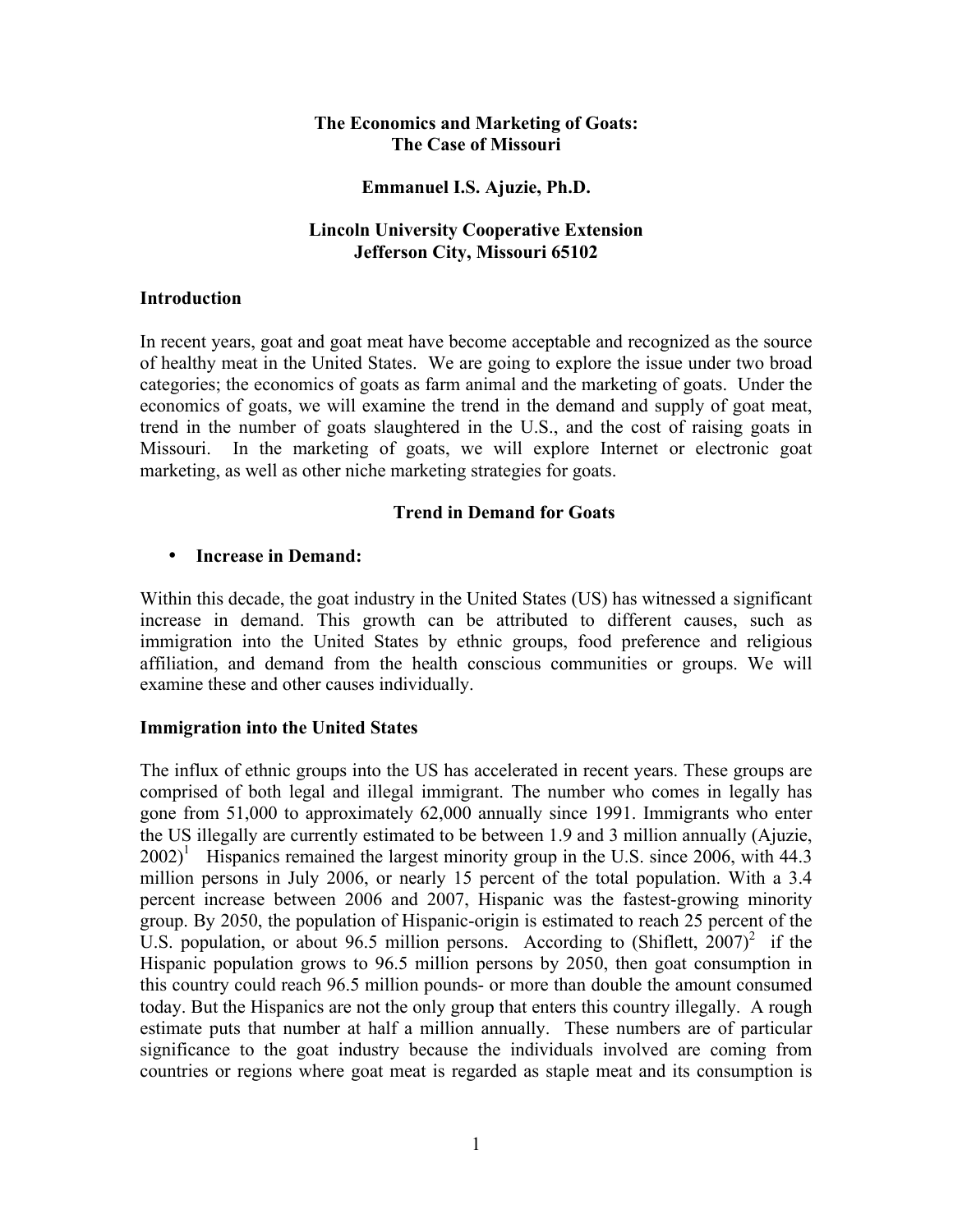high. While in the U.S., they would like their demand for goat meat to be met. It is estimated that given its rate of growth, the U.S. goat industry can meet this challenge.

## **Food preference and religious affiliation**

Consumption of goat meat fluctuates with the religious affiliations of the ethnic groups whose staple meat is goat. For example, demand increases significantly during Christian holidays, such as Christmas and Easter, and Muslim holidays. There is a corresponding rise in price following the increase in demand for goats and goat meat. In July 1998, a top kid was sold on the Internet for \$59.50. Interestingly, a similar top kid was bought for \$72.25 on the Internet in December 1998. With such knowledge, producers can target the periods of high demand to maximize profit.

The preference for goat meat is constantly increasing. A few years ago, a very large percentage of US citizens did not eat goat meat. Recently, even though those who do not eat meat are still in the majority, their number is dwindling. This is because goat meat is gaining acceptance among those who disliked it before.

## **Demand from the health- conscious and relatively young community**

Goats, which are mostly raised on free range, tend to be leaner than other livestock, such as beef and hog. They are also lower in cholesterol. These characteristics of goats make their meat attractive to the young members of our communities who are healthconscious. Because this group is growing at a fast place, the demand for goat is increasing at a similar rate.

Demand for goat meat from the health food sector is on the increase. This mirrors the increasing demand among the health- conscious young communities who shop for food, medicine and/ or food supplements at health food stores.

# • **Demand for Goats is Inelastic:**

Those who eat goat meat have an inelastic demand for the animal. This means that a decrease in the price of goats or goat meat does not necessarily lead to the purchase of more goats. On the other hand, an increase in price does not result in a significant decrease in quantity of goats or goat meat demanded and purchased. These two factors indicate that a producer does not have any incentive to reduce the price of goats. Instead, he has an economic incentive to increase the price of goats. By doing so, he will maximize the profit from his herd.

# **Trend in the Supply of Goats**

The supply of goat meat is known to be elastic. This means that, generally, a unit increase in price, say by a dollar, would result in a significant increase in the supply of goats. Similarly, a decrease in price would lead to a reduction in supply of goats. However, certain conditions could delay these shifts in supply. These conditions include start- up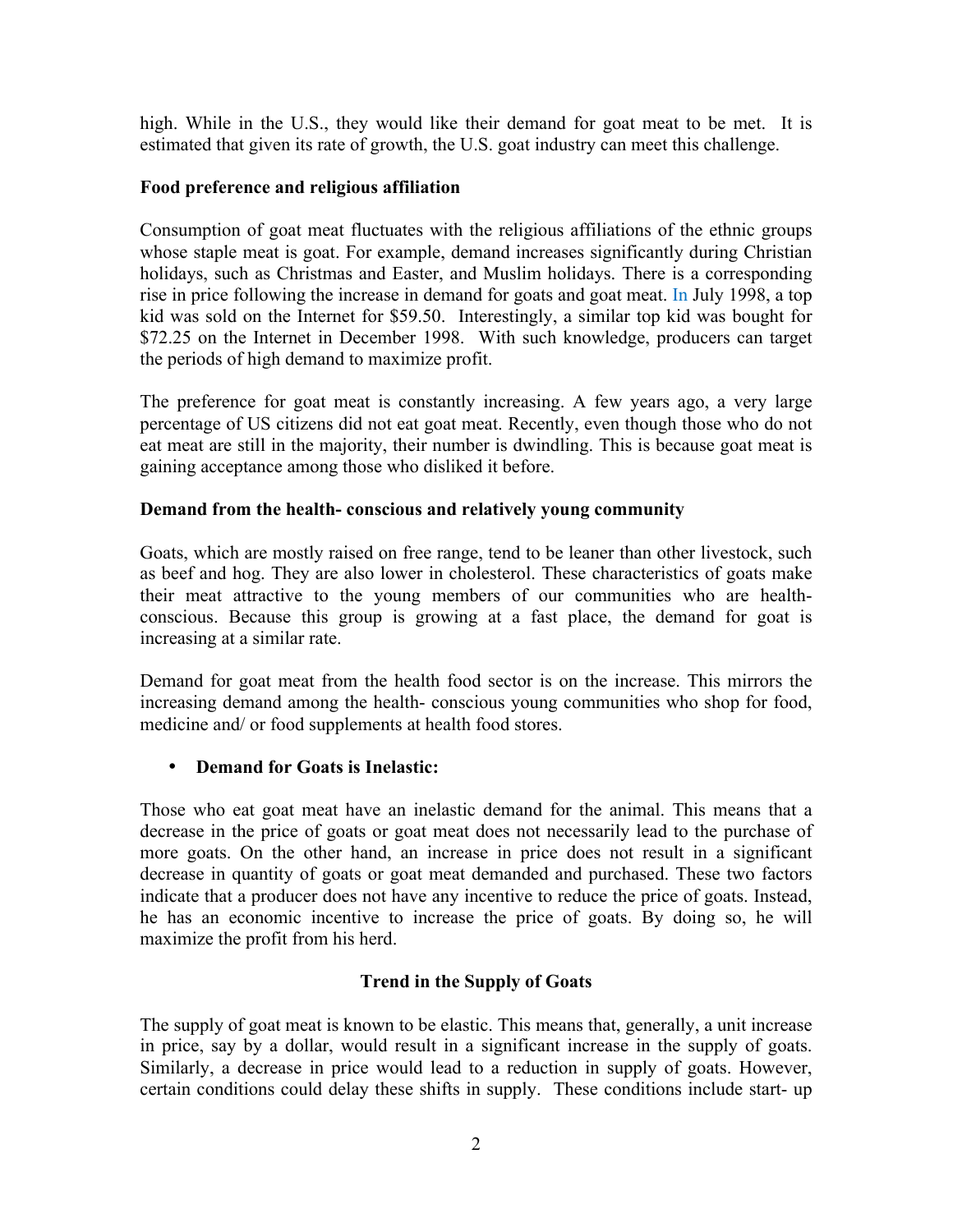costs, technical know- how, lag, and land resource availability. Let us briefly discuss these variables.

#### **Start- up cost**

When the price of goat meat increases, a beginning producer who wants to get into goat production would buy young goats and raise them to a certain weight when he can sell them for meat. Alternatively, he can buy his own breeding stock, which he can breed on his farm. This would require some capital outlay, which he may not have. For a small farmer, he may not have the collateral to borrow what it would take to start a goat operation.

### **Technical Know- how**

Goat production requires that the producer knows how to manage and provide adequate nutrition for the animals. This is not rocket science. The technical know-how could be done with little instruction and reading. This could take some time and result in delayed supply reaction to changes in price. In other words, when goat meat price increases there should be immediate increase in the quantity of goat meat supplied. But because of the time it would take new producers to learn the technique of producing goats, the increase in the supply of goat meat would be delayed. The consequence is that goat meat prices will remain high in the short run.

### **Time Lag**

Time lag is another factor that disrupts the shift in supply following a rise or fall in price. It is based on the fact that goats, like most animals, have favorable times of the year when they breed and no matter what one does, one cannot instantaneously either increase or decrease their number. It takes time to raise goats to the size when they can be sold profitably.

### **Land resource availability**

Availability of land resource affects both beginning and existing farmers. Existing farmers fall into this category when they do not have useable reserve pasture. Both beginning and existing farmers would have to look for land to buy in order to start or expand production, respectively. The fact that land (pasture) is not readily available will make it impossible for the producer to produce goats, or to increase production in the case of existing farmer; in order to take advantage of a given increase in price. Again, this will distort or dampen the expected increase in the supply of goats or goat meat.

### **Indication of Increase in Demand and Supply of Goats in the United States**

Table 1 shows the number of goats imported into the United States from 1989 to 1993. It reflects a rapid increase in demand for goats in the country, especially in the decade of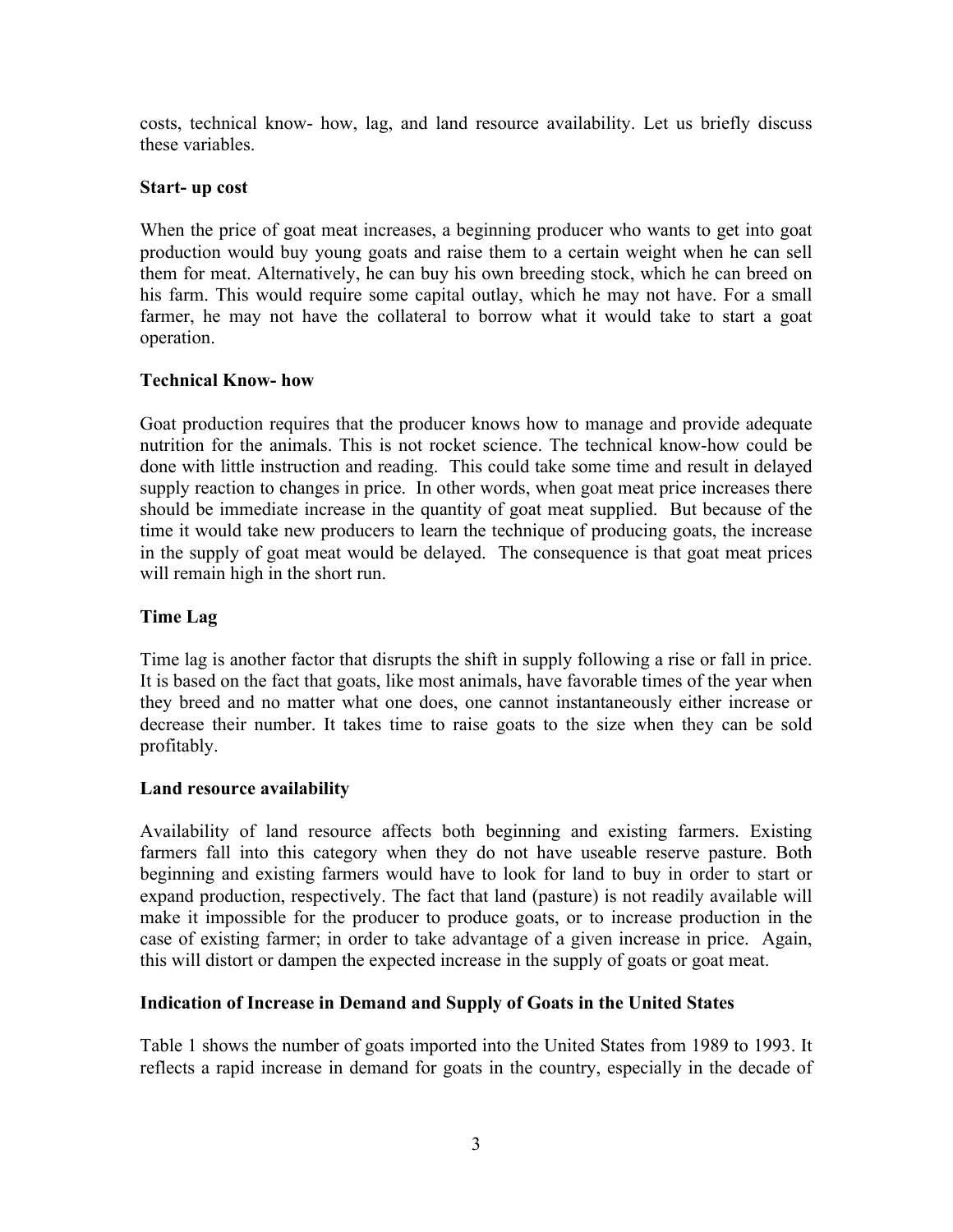the 1990s. In 1989, 86,067 goats were imported into the U.S. The peak within this period of time occurred in 1992 with the importation of 172,280 goats.

Table 1:

# **United States Goat Import Data**

(Thousand head, live)

| Year | Number of Goats Imported |
|------|--------------------------|
| 1989 | 1,055                    |
| 1990 | 524                      |
| 1991 | 6                        |
| 1992 | 20                       |
| 1993 | 757                      |
| 1994 | 28,500                   |
| 1995 | 1,385                    |
| 1996 | 1,144                    |
| 1997 | 1,172                    |
| 1998 | 2,475                    |
| 1999 | 1,166                    |
| 2000 | 1,414                    |
| 2001 | 3,686                    |
| 2002 | 11,874                   |
| 2003 | 7,453                    |
| 2004 | 147                      |
| 2005 | 464                      |
| 2006 | 0                        |
| 2007 | 33                       |
| 2008 | 0                        |

Source: USDA/NASS Data Base

| Year | No. of Goats Imported |
|------|-----------------------|
| 1989 | 86,067                |
| 1990 | 99,353                |
| 1991 | 122,932               |
| 1992 | 172,280               |
| 1993 | 136,364*              |

Source: Pinkerton, F. 1995. "Meat Goat Marketing in Greater New York City"

\* The number of imported goats went down in 1993, indicating an increase in goat production internally.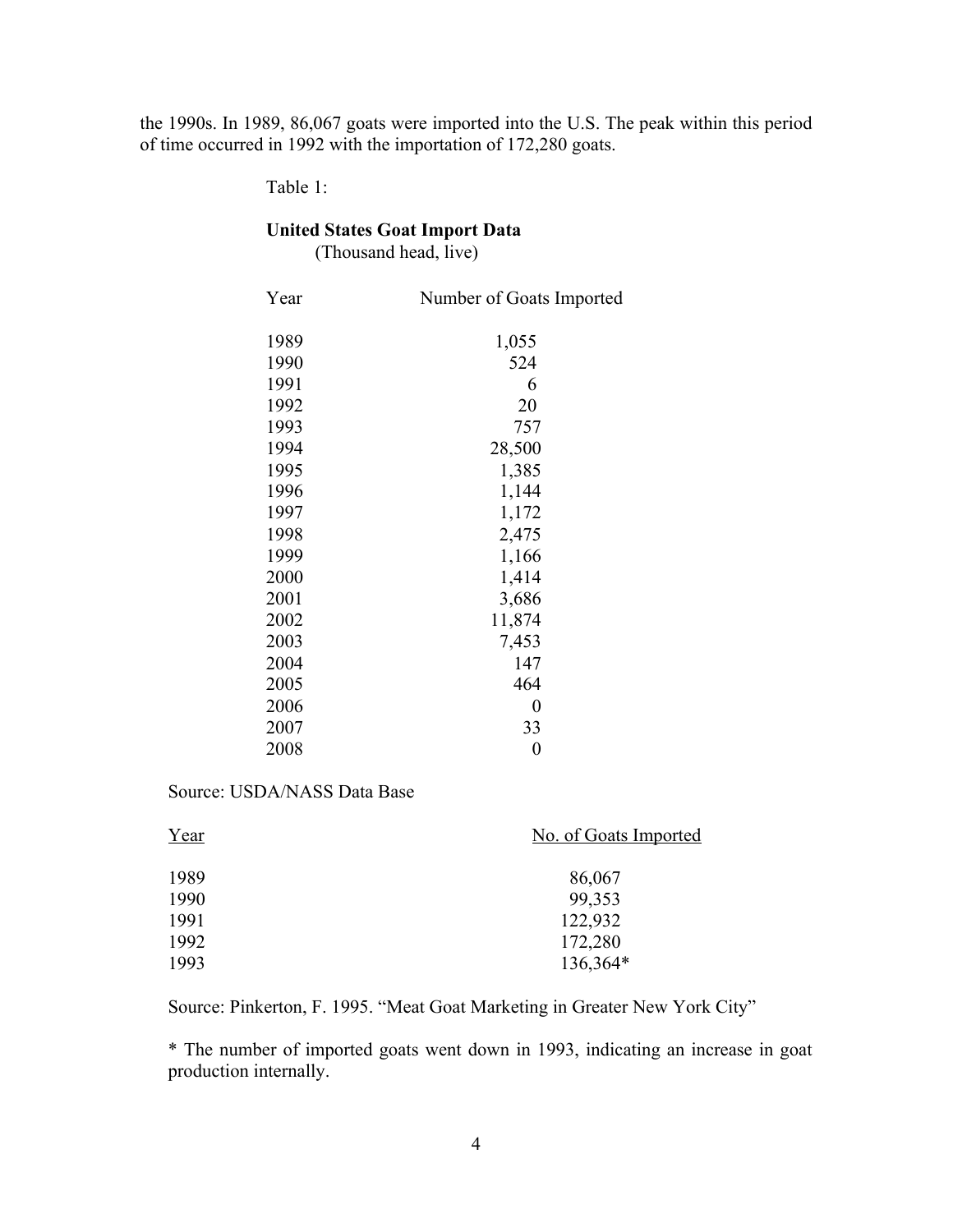Table 2 shows goat exports from the United States within the same time period. The largest numbers of goats, approximately 122,056, were exported from US shores in 1989. From then on, the number of goats exported from US has continued to decline. This is a reflection of the fact that more people in the country are accepting and demanding goat meat. Again, more immigrants to the U.S. are coming from those countries that consume goat as staple meat.

Table 2:

## **United States Goat Export Data**

(Thousand head, live)

| Year | Number of Goats Exported |
|------|--------------------------|
| 1989 | 110,238                  |
| 1990 | 91,586                   |
| 1991 | 61,612                   |
| 1992 | 31,794                   |
| 1993 | 49,864                   |
| 1994 | 62,385                   |
| 1995 | 15,478                   |
| 1996 | 77,690                   |
| 1997 | 66,924                   |
| 1998 | 65,298                   |
| 1999 | 71,985                   |
| 2000 | 61,218                   |
| 2001 | 32,974                   |
| 2002 | 26,305                   |
| 2003 | 29,579                   |
| 2004 | 3,775                    |
| 2005 | 3,976                    |
| 2006 | 11,075                   |
| 2007 | 9,231                    |
| 2008 | 18,166                   |

Source: USDA/NASS Data Base

| Exports from the U.S. |
|-----------------------|
| 122,056               |
| 115,413               |
| 53,246                |
| 60,444                |
| $3,504*$              |
|                       |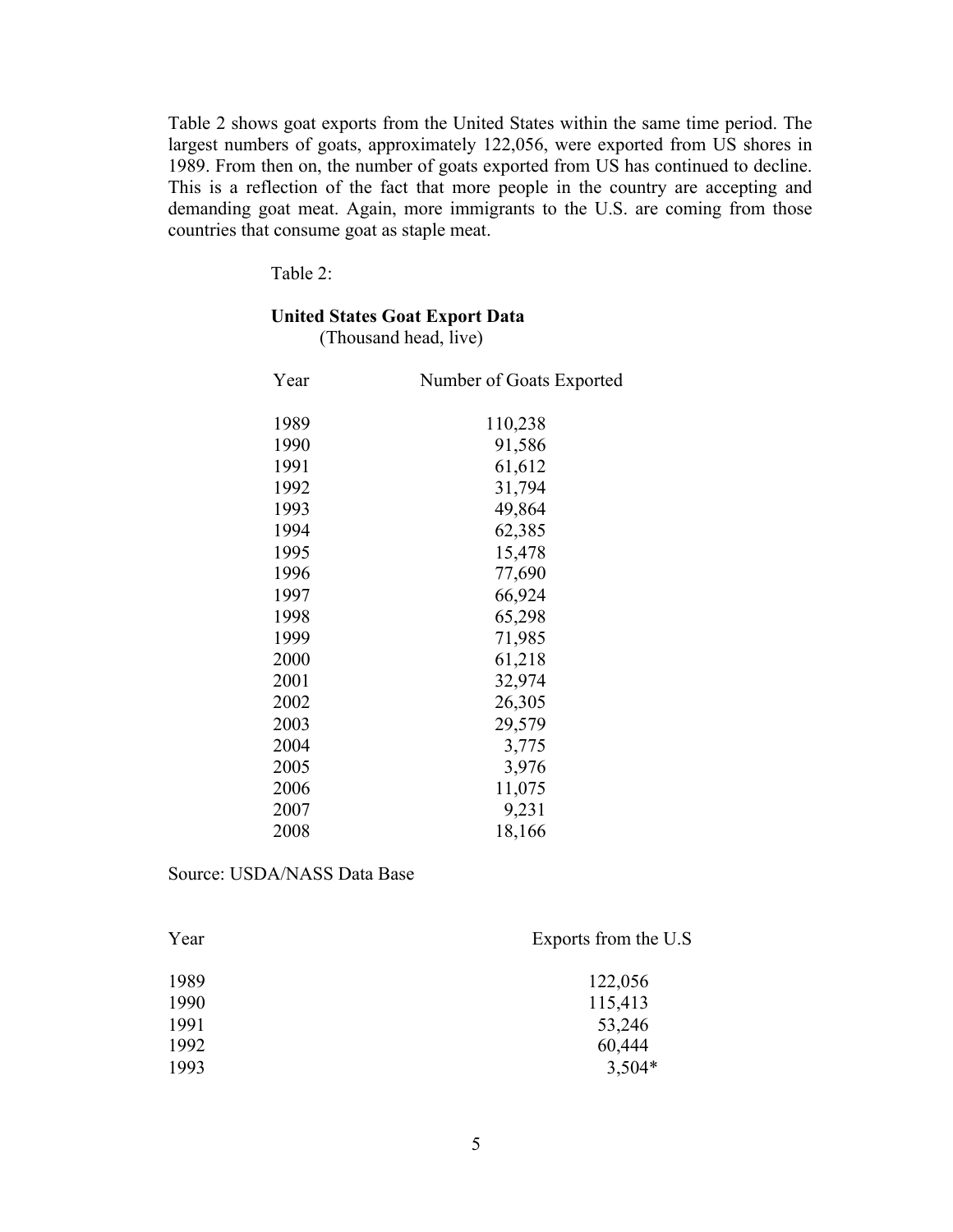Source: Pinkerton, F. 1995. "Meat Goat Marketing in Greater New York City.

\*The sharp drop in exports is attributable to the decrease in the importation of goats into the country.

#### **Trend in the Number of Goats Slaughtered in the U.S.**

The reported number of goats slaughtered in the U.S. is taken only from government approved slaughter houses and, therefore, underestimates the actual number of goats slaughtered. It does not take into account the goats slaughtered on farms, in the backyards of individuals, and elsewhere around the country. But the important thing is that numbers obtained from the government lead us to conclude that the slaughter of goats is increasing over time. For example, 207,893 head of goats were slaughtered in 1991. This rose to 456,462 head of goats in 1997, approximately 120 percent increase in six years.

### **Cost of Raising a Goat in Missouri**

Generally speaking, the estimated cost of doing business may vary from one region to another or even from one city to another. Much depends on demand and supply of purchased productive inputs. The following costs of materials were taken from South Central region of Missouri. They may differ in other regions of Missouri. But they provide us with basis from which we can make offers to purchase specific inputs or services.

#### **Based on 2000 Prices**

| Purchase Price: (Breeding Stock):  | \$150.00 |
|------------------------------------|----------|
| Feed: Hay $(12001b - big round)$   | 20.00    |
| Hay (square)                       | 2.50     |
| Grain (501b bag)                   | 3.50     |
| Supplies: Hoof trimmers            | 16.00    |
| Grooming brush                     | 4.00     |
| Insecticide powder                 | 7.00     |
| <b>Medication: CDT Vaccination</b> | .50      |
| Worming medication (10-20 goats)   | $8 - 15$ |
| Stud service<br>Procedures:        | $5 - 25$ |
| Vet service                        | 35.00    |
| CAE blood test                     | 12.00    |
| Stool Sample - Veterinarian        | $3 - 7$  |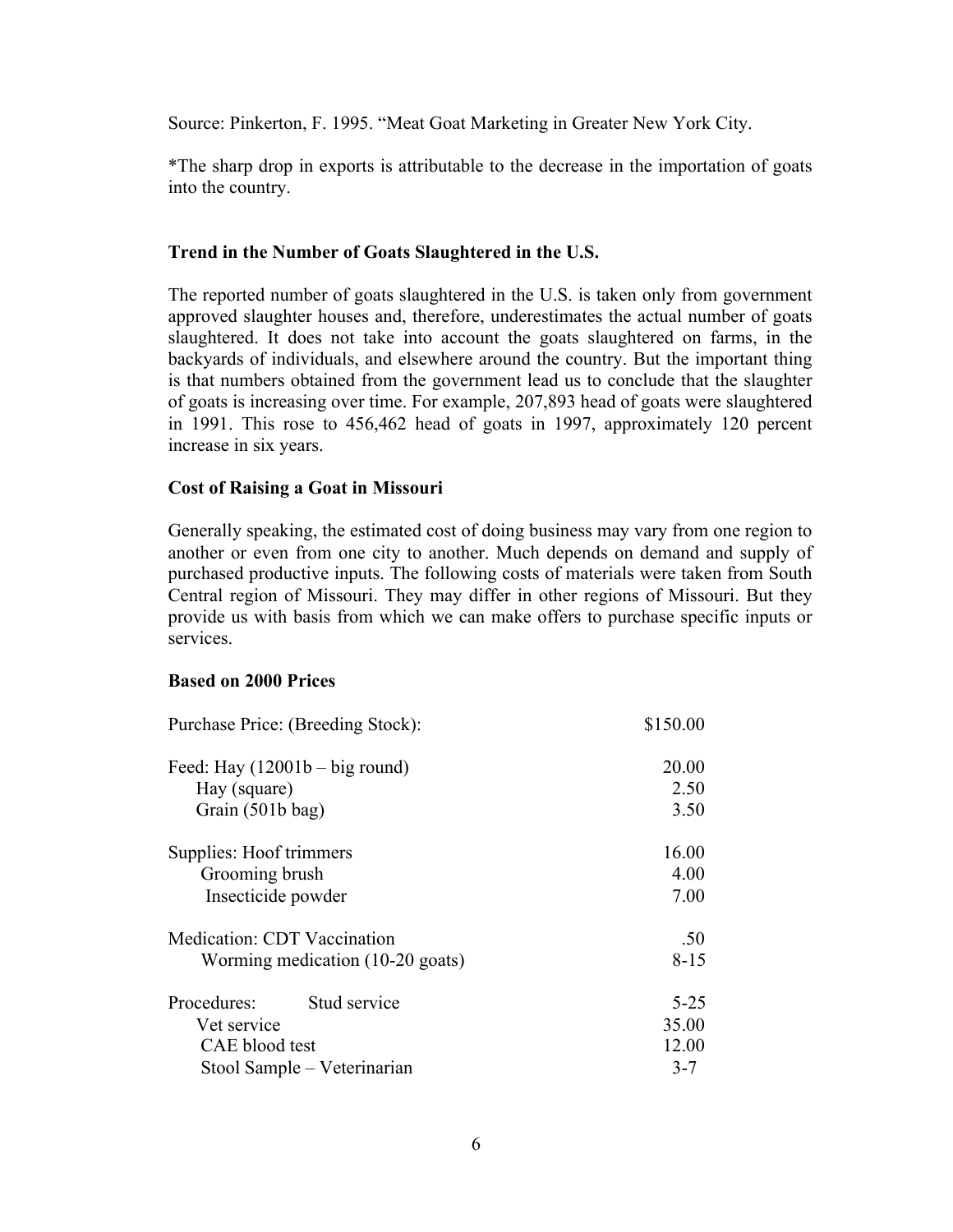## **Prices of Livestock at 1998 Auction Markets**

| <b>Electronic Goat Market</b> | July 16, 1998     |
|-------------------------------|-------------------|
| 1. Top Kid                    | \$59.50           |
| 2. Culls                      | 29.00             |
|                               | December 16, 1998 |
| 1. Top Kid                    | \$72.27           |
| 2. Culls                      | 35.00             |

The difference between prices in July and December can only be attributed to an event like Christmas in December, when demand for goats is relatively higher. In December, a 60 pound goat was sold for more than a dollar per pound. In July, it was below a dollar per pound.

## **What do we learn from above discussions?**

- 1. There is a clear indication that the goat industry is experiencing a steady growth, which will continue into the  $21<sup>st</sup>$  century
- 2. Because of the negative elasticity of demand for goat meat, we find that the demand for goat will keep increasing while prices will not fall as much or at the same rate at which demand increases.
- 3. Based on the above information, we conclude that this is a great opportunity for goat producers in Missouri to enhance their profitability by producing higher quality goats and selling them through electronic auction or other sources, some of which will be discussed briefly below.

### **Marketing of Goats**

Marketing of goats will be briefly discussed under two headings-

- Internet goat marketing
- Niche or direct goat marketing

### **Electronic or Internet Goat Marketing**

The electronic Internet auction goat marketing procedure was developed by the author in 1998. It has since been transferred to private goat producers in Missouri. It describes a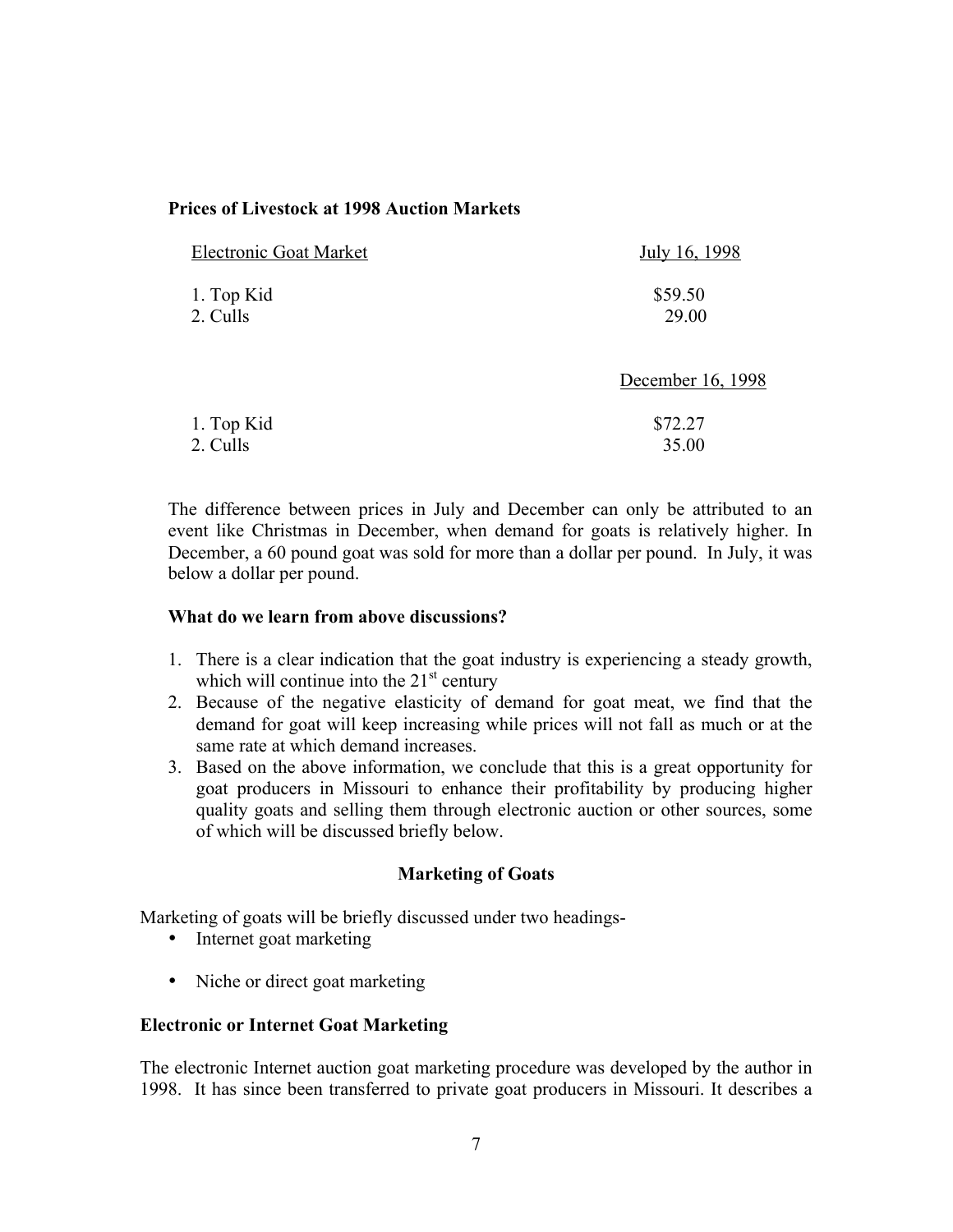situation where goat producers in Missouri pool and sell their goats collectively on the Internet. It helped to raise the prices of goats in Missouri and neighboring states. For example, in July 1998 a top kid goat sold for \$59.50 while a cull sold for \$29.00. In December of the same year, a top kid sold for \$72.25 while culls sold for \$35.00 per head. By 2002, the Top kids were selling for \$99.95 per head and culls were selling for 82.00 per head. Since then, prices of Top kids have topped \$100.00 per head. It is speculated that prices will continue to increase or moderate at around the one hundred dollar mark, everything else held constant.

## **Niche Markets- Direct Marketing**

Apart from electronic auction marketing (Internet marketing) of goats, there are niche markets that a producer can utilize as he/she tries to sell his/her animals. The difference between these and electronic auction is that in some of these niche markets, producers will be selling directly to the final consumer, thus avoiding the middleman and earning a larger percentage of the marketplace dollar. In this section, we examine some of these markets.

# **1. Restaurant Market**

In the restaurant market, the producer contracts with some restaurants to supply them with goat meat. They will agree to a schedule for the delivery of the meat. In other words, delivery to the restaurant will follow a prearranged schedule. In other words, delivery to the restaurant will follow a prearranged schedule. The producer will promise to meet federal and state inspection in his/her processing facility. Customers who could be contracted with in this niche market are managers or chefs of restaurants, where goat meat is cooked and sold. A producer who does not have a slaughter house can use custom processing. This is an arrangement whereby a producer arranges to process his/her goats in a government approved facility.

### **2. Ethnic Market**

In the United States, there are concentrations of ethnic populations. Some of them are dispersed around the country. Most, if not all, of these groups come from regions of the world where goat meat is eaten in large quantities and is a delicacy. The producer should make an effort to seek out and contract with these groups and supply them with goat meat. He should provide customers with information regarding purchase procedures and slaughter options available to them on his farm. If they prefer custom processing, the producer should find an approved slaughter house where they can process their animals. The producers should look for customers among individuals or groups who have migrated to the U.S. from foreign countries. Examples are Mexican, and African populations.

### **3. Freezer Market**